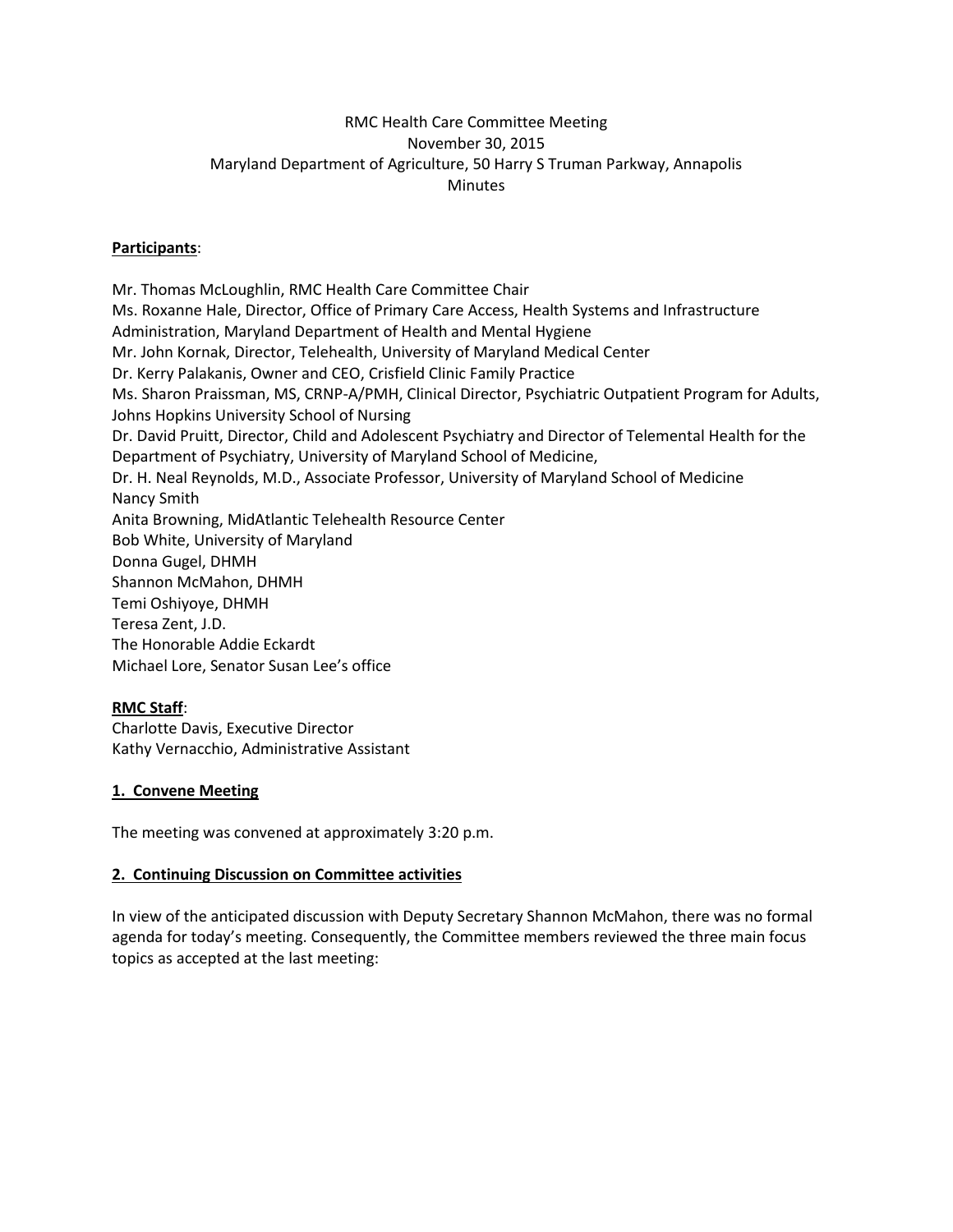## RMC Health Care Committee Meeting Minutes for November 30, 2015 Meeting Page 2 of 3

- Encourage all primary physicians to include an evaluation for depression in their private office visits.
- Review and revise roles of School Nurse and Counselor to assist in detecting signs of depression for possible medical attention.
- Develop certification programs in mental health to further enhance ADP's qualifications and offset the recognized physician shortage in addressing and treating or referring adolescents suffering from depression.

Among the Committee members suggestions were including mood disorders and substance abuse in addition to depression; examining the role of primary care physicians in aligning with the Behavioral Health Integration into Pediatric Primary Care Program (BHIPP) in view of the provider shortage; and increasing coordination with school based primary care activities. Also mentioned was the diabetes management legislation that was introduced during the 2015 Session and which is expected to be reintroduced in 2016. There was extended discussion on the school delivery systems as well as an assessment of potential delivery options including a focus on the need to strengthen communications between the patient-centered home delivery model and the schools. The Committee recommended that more information be sought related to the interaction between the Maryland School-Based Nurses Association and the local management boards within the counties.

# **3. Dr. Shannon McMahon, Deputy Secretary, Health Care Financing, Maryland Department of Health and Mental Hygiene**

Dr. McMahon was introduced and welcomed upon her arrival. Her presentation provided an overview of the Medicaid program which encompasses over 23% of all Maryland residents with approximately 55,000 providers currently enrolled and projected statewide Medicaid expenditures exceeding \$10 billion in FY 2015.

Dr. McMahon discussed the State's activities In 2014, commenting on Medicaid's expansion to include statewide access to telemedicine using a hub and spoke model as well as nurse practitioners and midwives as eligible providers. She also mentioned that three existing programs – the Telemental Health Program, the Rural Access Telemedicine Program, and the Cardiovascular Disease and Stroke Program – have been combined and expanded.

Among the requirements for participation in the telemedicine program, providers must be enrolled as a Medicaid provider and complete the telemedicine provider addendum. The addendum requires applicants to demonstrate three primary things: 1) ability to bill Medicaid for services, 2) service delivery model is an appropriate and safe use of telemedicine, and 3) beneficial for the patient. She added that the Department during the current year has received 36 addenda and approved 32, the majority of which represent mental health projects.

Since the Department's principal focus is incremental, its major effort is directed at identifying gaps in existing coverage before addressing additional service delivery modalities. Therefore, the program does not currently cover store-and-forward or remote patient monitoring.

The Department is presently updating regulations to include methadone clinics and community-based substance abuse (SUD) programs as originating sites as early as Spring 2016. Also being updated is the